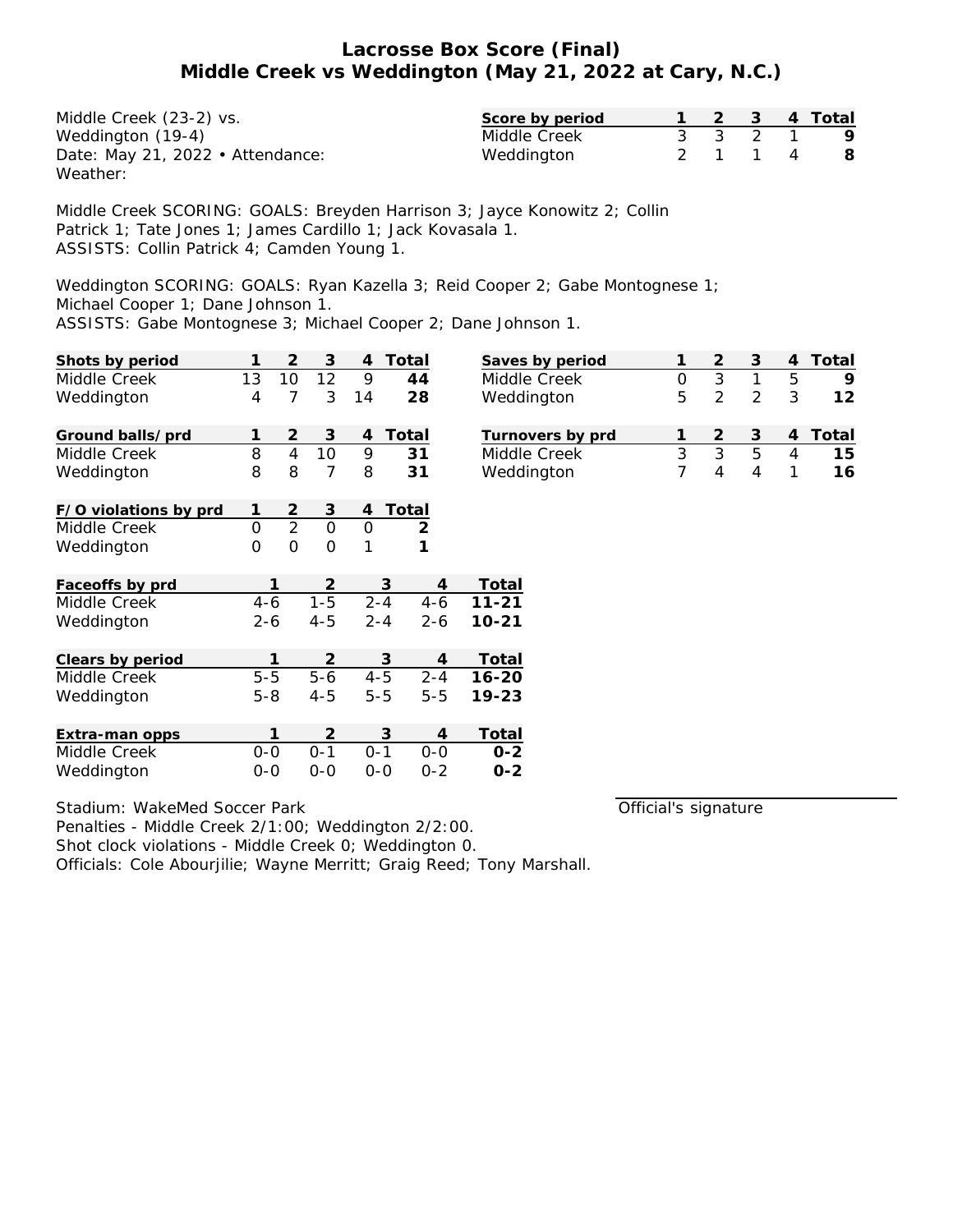|     |                  | Scoring Summary: |             |      |                       |                 |          |  |  |
|-----|------------------|------------------|-------------|------|-----------------------|-----------------|----------|--|--|
|     | No. Prd          | Time             | Team        | Type | Goal Scorer           | Assist          | Home-Vis |  |  |
| 1.  | 1st              | 10:01            | <b>WHS</b>  |      | Even Reid Cooper      | Gabe Montognese | $1 - 0$  |  |  |
| 2.  |                  | 6:41             | <b>MCHS</b> |      | Even Jack Kovasala    | Unassisted      | $1 - 1$  |  |  |
| 3.  |                  | 3:49             | <b>WHS</b>  |      | Even Michael Cooper   | Unassisted      | $2 - 1$  |  |  |
| 4.  |                  | 2:42             | <b>MCHS</b> |      | Even James Cardillo   | Collin Patrick  | $2 - 2$  |  |  |
| 5.  |                  | 1:03             | <b>MCHS</b> |      | Even Jayce Konowitz   | Camden Young    | $2 - 3$  |  |  |
| 6.  | 2 <sub>nd</sub>  | 8:57             | <b>MCHS</b> |      | Even Breyden Harrison | Collin Patrick  | $2 - 4$  |  |  |
| 7.  |                  | 6:37             | MCHS        |      | Even Breyden Harrison | Collin Patrick  | $2 - 5$  |  |  |
| 8.  |                  | 3:55             | <b>WHS</b>  |      | Even Gabe Montognese  | Michael Cooper  | $3 - 5$  |  |  |
| 9.  |                  | 1:59             | MCHS        |      | Even Collin Patrick   | Unassisted      | $3 - 6$  |  |  |
| 10. | 3rd              |                  | 8:56 MCHS   |      | Even Breyden Harrison | Collin Patrick  | $3 - 7$  |  |  |
| 11. |                  | 6:28             | WHS         |      | Even Ryan Kazella     | Dane Johnson    | $4 - 7$  |  |  |
| 12. |                  | 2:30             | <b>MCHS</b> |      | Even Jayce Konowitz   | Unassisted      | $4 - 8$  |  |  |
|     | 13. 4th          | 9:59             | <b>WHS</b>  |      | Even Dane Johnson     | Gabe Montognese | $5 - 8$  |  |  |
| 14. |                  | 4:55             | <b>WHS</b>  |      | Even Ryan Kazella     | Gabe Montognese | $6 - 8$  |  |  |
| 15. |                  | 3:16             | <b>WHS</b>  |      | Even Ryan Kazella     | Unassisted      | $7 - 8$  |  |  |
| 16. |                  | 1:05             | <b>WHS</b>  |      | Even Reid Cooper      | Michael Cooper  | $8 - 8$  |  |  |
| 17. |                  | 0:10             | <b>MCHS</b> |      | Even Tate Jones       | Unassisted      | $8 - 9$  |  |  |
|     | Penalty Summary: |                  |             |      |                       |                 |          |  |  |

|     | Prd Time Team |              | <b>Plaver</b>     | Min | Offense             |
|-----|---------------|--------------|-------------------|-----|---------------------|
|     | 2nd 09:50 WHS |              | 6-Gabe Montognese |     | $1:00$ PP SLASHING  |
|     | 3rd 02:30 WHS |              | 16-Charlie Smith  |     | 1:00 PP CROSS-CHECK |
| 4th | 08:01 MCHS    |              | 13-Kieran Murray  |     | $0:30$ PP OFFSIDE   |
|     |               | $05:41$ MCHS | 9-James Cardillo  |     | $0:30$ PP OFFSIDE   |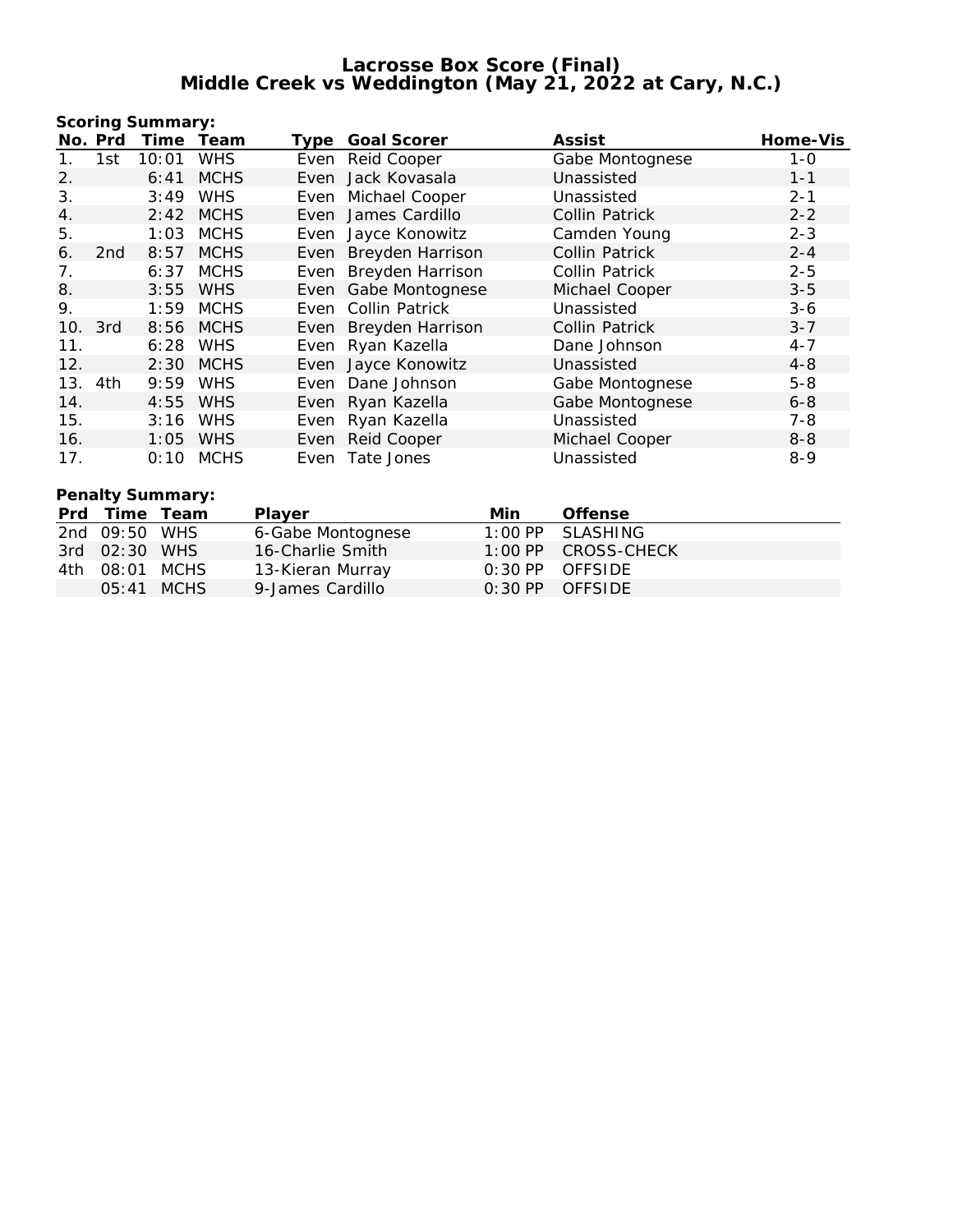| Weddington |  |  |
|------------|--|--|
|            |  |  |

| Pos        | ##             | Player                 | G                        | A              | Pts Sh                       |     | SO GB                    |                | Face      | TO                       | CT                       | Pens       |
|------------|----------------|------------------------|--------------------------|----------------|------------------------------|-----|--------------------------|----------------|-----------|--------------------------|--------------------------|------------|
| a          | 3              | Ryan Kazella           | 3                        |                | 3                            | 6   | 5                        | 1              |           | 1                        |                          |            |
| <b>Ism</b> | 5              | Carter Calagis         |                          |                | $\qquad \qquad -$            |     | $\overline{\phantom{0}}$ |                |           | 1                        | $\overline{\phantom{0}}$ |            |
| m          | 6              | Gabe Montognese        | 1                        | 3              | 4                            | 5   | 3                        | 1              |           | 1                        | $\overline{2}$           | $1 - 1:00$ |
| m          | 7              | Dane Johnson           | 1                        | 1              | $\overline{2}$               | 4   | 1                        | 2              | $0 - 1$   | 1                        |                          |            |
| d          | 8              | <b>Trent Jones</b>     |                          |                | $\qquad \qquad \blacksquare$ |     | $\overline{a}$           | 1              |           |                          | 1                        |            |
| m          | 9              | Michael Cooper         | 1                        | $\mathfrak{D}$ | 3                            | 5   | $\overline{4}$           |                |           | $\overline{2}$           |                          |            |
| gk         | 11             | Will Mitchell          |                          |                |                              |     | $\overline{\phantom{0}}$ | 8              |           | 1                        |                          |            |
| m          | 14             | <b>Britain Schrock</b> | -                        |                | -                            |     | $\overline{\phantom{0}}$ | 5              | $7 - 13$  | $\overline{\phantom{a}}$ |                          |            |
| d          | 16             | Charlie Smith          | -                        |                | -                            |     | $\overline{\phantom{0}}$ | 3              |           | 1                        | 3                        | $1 - 1:00$ |
| d          | 19             | <b>Jack Nuckols</b>    |                          |                |                              |     | -                        | 1              |           | $\overline{\phantom{a}}$ |                          |            |
| m          | 22             | Ben Wolf               |                          |                |                              | 1   | $\overline{a}$           | 2              |           | 3                        | $\overline{a}$           |            |
| a          | 28             | Reid Cooper            | $\overline{2}$           |                | $\overline{2}$               | 5   | 4                        |                |           | 1                        |                          |            |
|            |                | -- Substitutes --      |                          |                |                              |     |                          |                |           |                          |                          |            |
|            | 1              | Reggie Bartels         |                          |                |                              |     |                          | $\overline{2}$ |           |                          |                          |            |
|            | 2              | Jake Sciortino         |                          |                |                              | 1   | $\overline{\phantom{0}}$ | 1              |           | 1                        |                          |            |
|            | $\overline{4}$ | Nathan Miller          |                          |                |                              | 1   | $\overline{\phantom{0}}$ | 1              |           |                          |                          |            |
|            | 10             | <b>Grant Sumner</b>    |                          |                |                              |     | $\overline{\phantom{0}}$ | $\mathcal{P}$  | $3 - 6$   |                          |                          |            |
|            | 12             | Jonathan D'Agostin     | -                        |                |                              |     |                          | 1              |           | 1                        | 1                        |            |
|            | 17             | Anthony Long           | $\overline{a}$           |                |                              |     |                          |                |           | $\overline{\phantom{0}}$ | 1                        |            |
|            | 21             | Brayden Kennedy        | $\overline{\phantom{0}}$ |                | $\qquad \qquad -$            |     |                          |                | $0 - 1$   | $\overline{\phantom{a}}$ |                          |            |
|            |                | Totals                 | 8                        | 6              | 14                           | 28  | 17 31                    |                | $10 - 21$ | 16                       | 8                        | $2 - 2:00$ |
|            |                |                        |                          |                |                              |     |                          |                |           |                          |                          |            |
| #          |                | Goalkeepers<br>Minutes |                          |                | GA                           | W/L |                          | Saves          |           |                          |                          |            |

11 Will Mitchell 48:00 9 12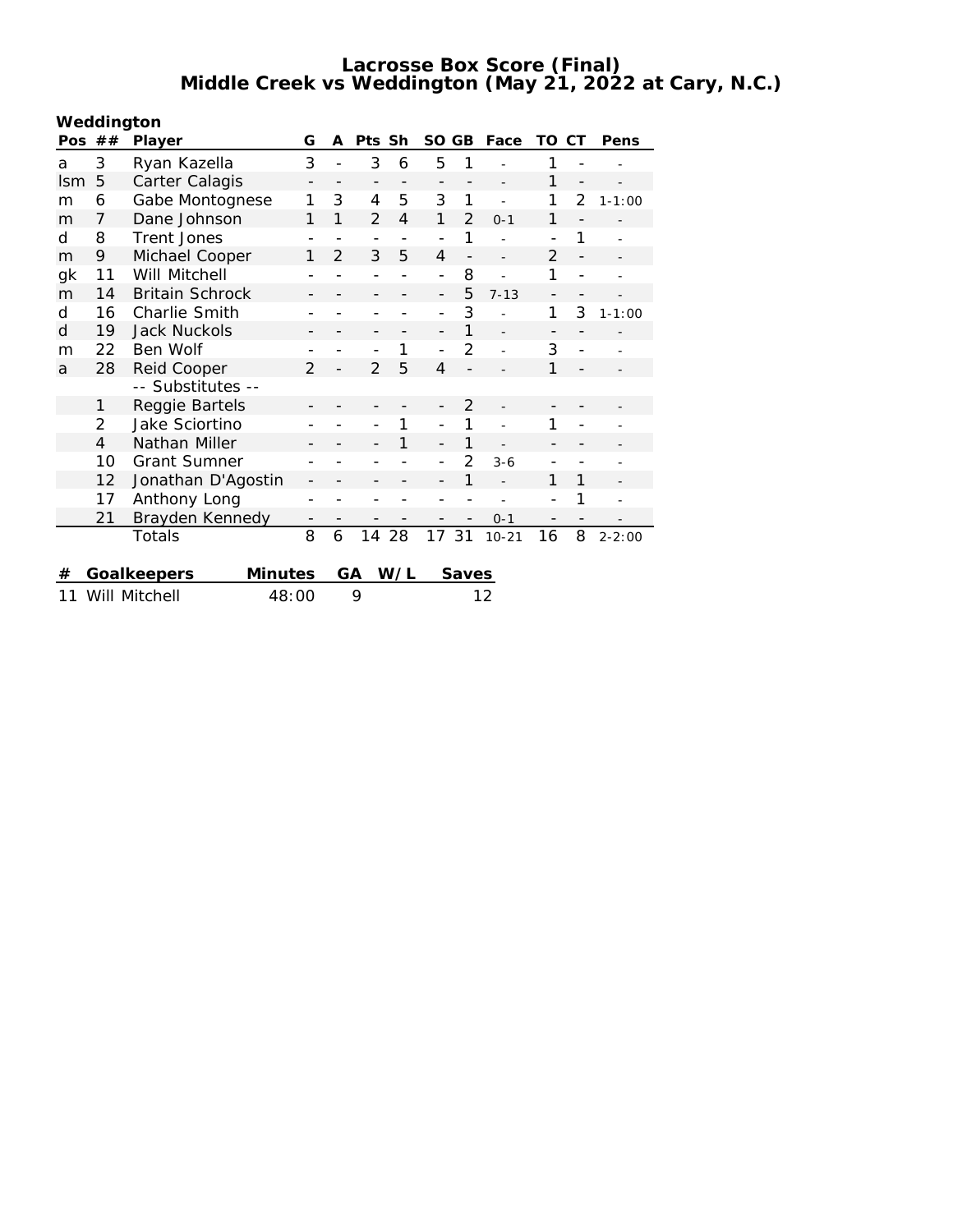| Middle Creek            |    |                      |         |   |        |     |                          |                |           |               |                |            |
|-------------------------|----|----------------------|---------|---|--------|-----|--------------------------|----------------|-----------|---------------|----------------|------------|
| Pos.                    | ## | Player               | G       | A | Pts Sh |     | SO.                      | GB             | Face      | TO            | CТ             | Pens       |
| m                       | 2  | Breyden Harrison     | 3       |   | 3      | 11  | 5                        | 4              |           | $\mathcal{P}$ | 2              |            |
| d                       | 8  | <b>Grant Garey</b>   |         |   |        |     | $\overline{\phantom{a}}$ | 5              |           | 1             | $\overline{2}$ |            |
| a                       | 9  | James Cardillo       | 1       |   | 1      | 5   | $\overline{2}$           | $\overline{a}$ |           | 1             | $\overline{a}$ | $1 - 0:30$ |
| d                       | 10 | <b>Blake Russell</b> |         |   |        |     |                          | 1              |           | 1             | $\overline{2}$ |            |
| m                       | 17 | Carter Kryszak       |         |   |        | 1   | $\overline{a}$           | 8              | $11 - 21$ |               |                |            |
| d                       | 20 | Owen Schmitz         | -       | - | -      |     | -                        |                |           | -             |                |            |
| m                       | 27 | Jayce Konowitz       | 2       |   | 2      | 3   | 3                        | 1              |           |               | 1              |            |
| gk                      | 28 | Dylan Axman          |         |   |        |     |                          | $\mathcal{P}$  |           | $\mathcal{P}$ | $\overline{a}$ |            |
| a                       | 32 | 1<br>Tate Jones      |         |   | 1      | 14  | $\overline{7}$           |                |           | 2             |                |            |
| d                       | 40 | Sebastian Portuond   |         |   |        |     |                          | $\overline{2}$ |           |               | 2              |            |
|                         |    | -- Substitutes --    |         |   |        |     |                          |                |           |               |                |            |
|                         | 5  | Camden Young         |         | 1 | 1      |     |                          |                |           |               |                |            |
|                         | 6  | Jack Kovasala        | 1       |   | 1      | 1   | 1                        |                |           |               |                |            |
|                         | 7  | Joshua High          |         |   |        |     |                          | 2              |           | 1             |                |            |
|                         | 11 | Collin Patrick       | 1       | 4 | 5      | 5   | 3                        | 5              |           | 2             | 3              |            |
|                         | 13 | Kieran Murray        |         |   | -      |     |                          |                |           |               |                | $1 - 0:30$ |
|                         | 31 | Landon Greenberg     |         |   |        | 4   |                          | 1              |           | 1             |                |            |
|                         |    | Totals               | 9       | 5 | 14     | 44  | 21                       | 31             | $11 - 21$ | 15            | 13             | $2 - 1:00$ |
|                         |    |                      |         |   |        |     |                          |                |           |               |                |            |
| #                       |    | Goalkeepers          | Minutes |   | GА     | W/L |                          | Saves          |           |               |                |            |
| 48:00<br>28 Dylan Axman |    |                      | 8       |   |        |     | 9                        |                |           |               |                |            |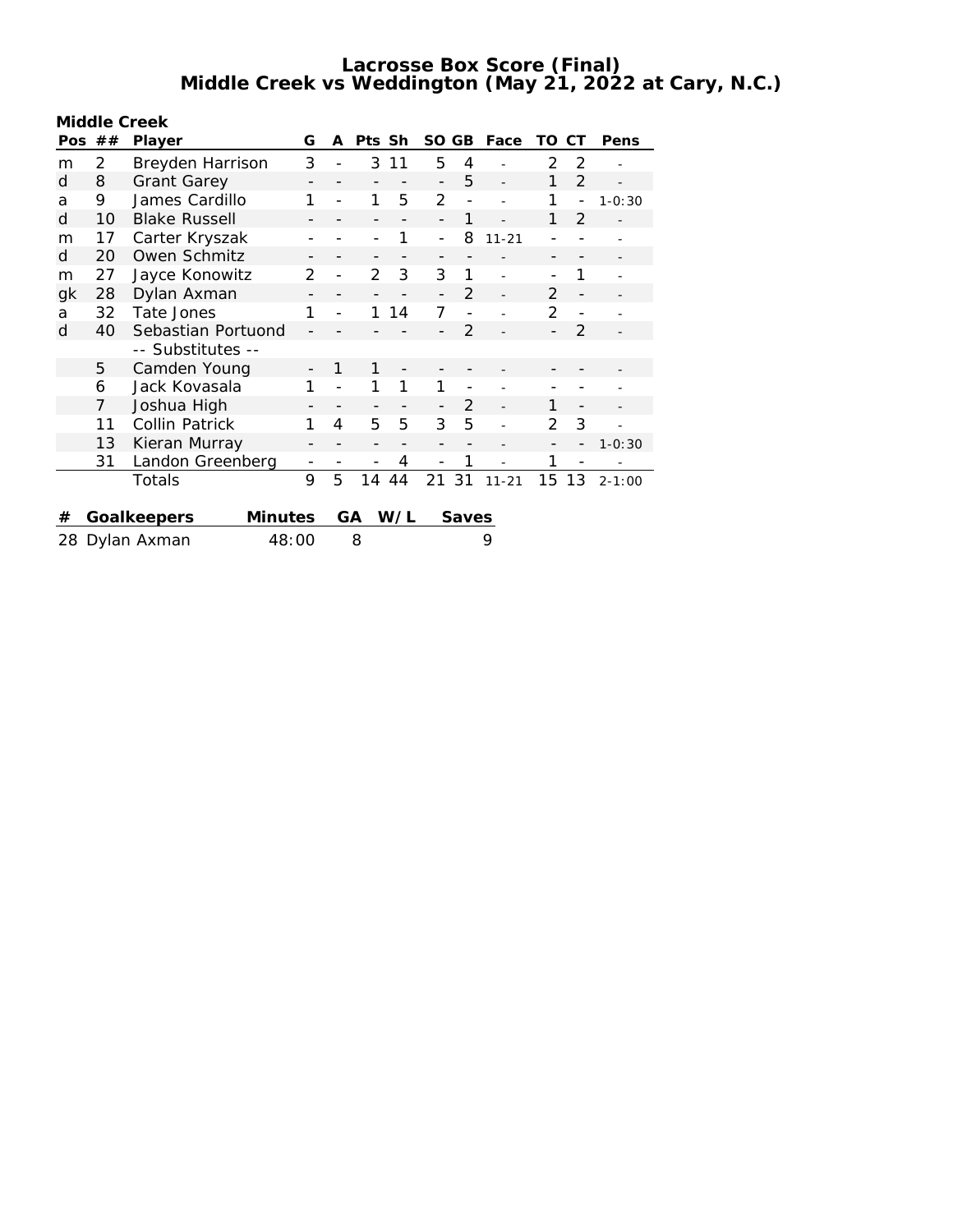# **Play-by-Play Summary (1st period) Middle Creek vs Weddington (May 21, 2022 at Cary, N.C.)**

**Middle Creek Starters:**

| M   | 2  | Breyden Harrison     |
|-----|----|----------------------|
| D   | 8  | <b>Grant Garey</b>   |
| А   | 9  | James Cardillo       |
| D   | 10 | <b>Blake Russell</b> |
| M   | 17 | Carter Kryszak       |
| D   | 20 | Owen Schmitz         |
| M   | 27 | Jayce Konowitz       |
| GK. | 28 | Dylan Axman          |
| Α   | 32 | Tate Jones           |
| Ð   | 40 | Sebastian Portuondo  |
|     |    |                      |

#### **Weddington Starters:**

| А          | 3  | Ryan Kazella           |
|------------|----|------------------------|
| <b>LSM</b> | 5  | Carter Calagis         |
| M          | 6  | Gabe Montognese        |
| M          | 7  | Dane Johnson           |
| D          | 8  | Trent Jones            |
| M          | 9  | Michael Cooper         |
| GK         | 11 | Will Mitchell          |
| M          | 14 | <b>Britain Schrock</b> |
| D          | 16 | Charlie Smith          |
| D          | 19 | Jack Nuckols           |
| M          | 22 | Ben Wolf               |
| A          | 28 | Reid Cooper            |

- 12:00 Dylan Axman at goalie for MCHS.
- 12:00 Will Mitchell at goalie for WHS.
- 12:00 Faceoff Carter Kryszak vs Britain Schrock won by WHS, [12:00] Ground ball pickup by WHS Britain Schrock.
- 11:58 Turnover by WHS Reid Cooper (caused by Grant Garey).
- 11:53 Ground ball pickup by MCHS Grant Garey.
- 11:47 Clear attempt by MCHS good.
- 11:03 Turnover by MCHS Breyden Harrison (caused by Jonathan D'Agostino).
- 10:45 Clear attempt by WHS good.
- 10:23 Shot by WHS Reid Cooper BLOCKED.
- 10:19 Ground ball pickup by MCHS Grant Garey.
- 10:17 Clear attempt by MCHS good.
- 10:11 Turnover by MCHS Grant Garey.
- 10:07 Ground ball pickup by WHS Will Mitchell.
- 10:05 Clear attempt by WHS good.
- 10:01 GOAL by WHS Reid Cooper (FIRST GOAL), Assist by Gabe Montognese.

## **MIDDLE CREEK 0, WEDDINGTON 1**

- 10:01 Faceoff Carter Kryszak vs Grant Sumner won by MCHS, [10:01] Ground ball pickup by MCHS Carter Kryszak.
- 08:50 Shot by MCHS James Cardillo BLOCKED.
- 08:47 Ground ball pickup by WHS Will Mitchell.
- 08:36 Ground ball pickup by WHS Jonathan D'Agostino.
- 08:34 Clear attempt by WHS good.
- 08:32 Turnover by WHS Jonathan D'Agostino (caused by Breyden Harrison).
- 08:23 Ground ball pickup by MCHS Breyden Harrison.
- 08:20 Clear attempt by MCHS good.
- 08:01 Shot by MCHS Collin Patrick, SAVE Will Mitchell.
- 07:50 Clear attempt by WHS good.
- 07:38 Turnover by WHS Jake Sciortino (caused by Sebastian Portuondo).
- 07:32 Ground ball pickup by MCHS Sebastian Portuondo.
- 07:08 Shot by MCHS Tate Jones, SAVE Will Mitchell.
- 06:41 GOAL by MCHS Jack Kovasala.

#### **MIDDLE CREEK 1, WEDDINGTON 1**

- 06:41 Faceoff Carter Kryszak vs Brayden Kennedy won by MCHS, [06:41] Ground ball pickup by MCHS Carter Kryszak.
- 06:34 Shot by MCHS Carter Kryszak BLOCKED.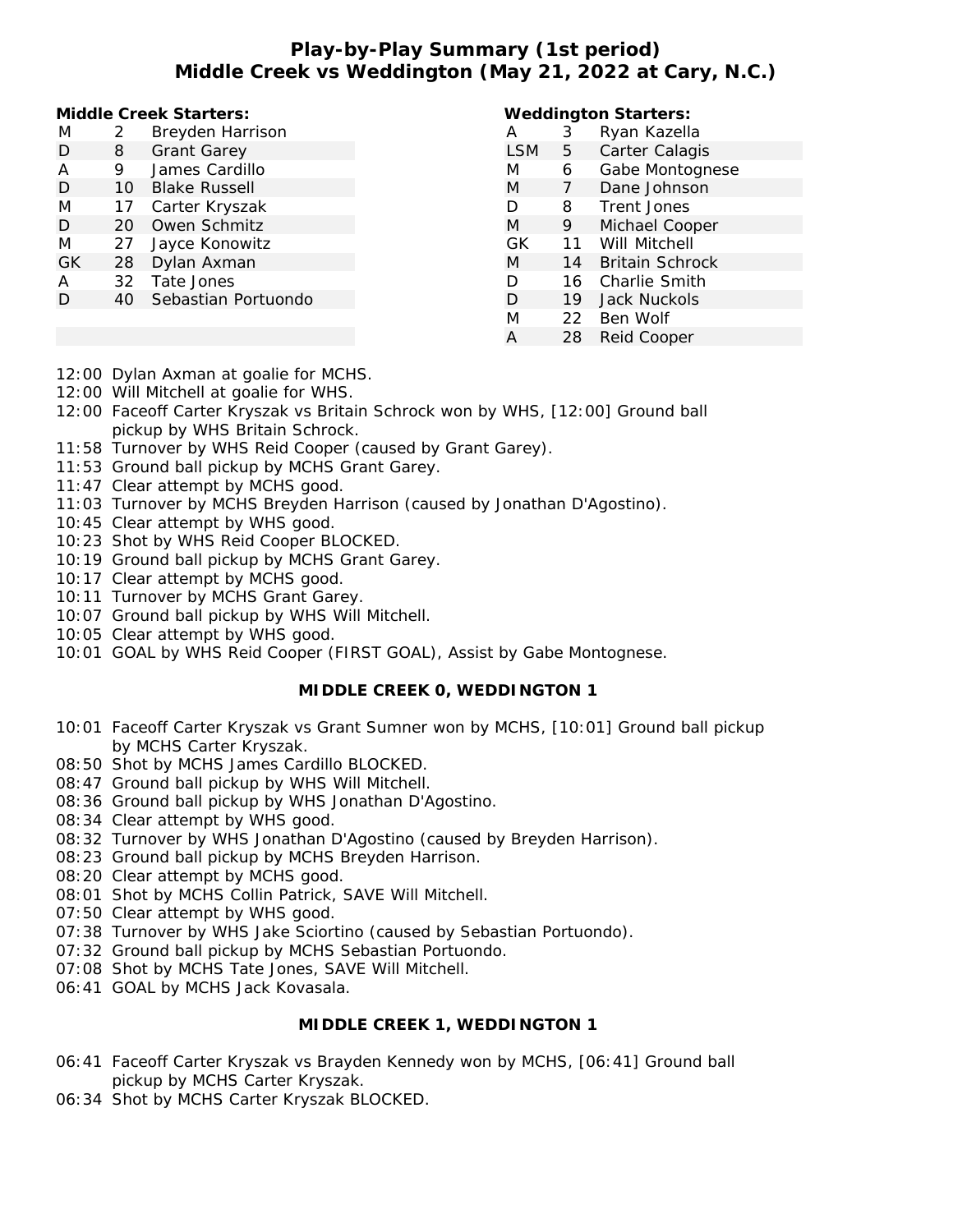## **Play-by-Play Summary (1st period) Middle Creek vs Weddington (May 21, 2022 at Cary, N.C.)**

- 06:31 Ground ball pickup by WHS Will Mitchell.
- 06:29 Clear attempt by WHS failed.
- 06:26 Turnover by WHS (caused by TEAM).
- 06:16 Timeout by MCHS.
- 05:53 Turnover by MCHS Collin Patrick (caused by Trent Jones).
- 05:48 Clear attempt by WHS good.
- 05:16 Shot by WHS Gabe Montognese WIDE.
- 05:11 Clear attempt by MCHS good.
- 04:33 Shot by MCHS Breyden Harrison HIGH.
- 04:24 Shot by MCHS Tate Jones, SAVE Will Mitchell.
- 04:20 Ground ball pickup by WHS Will Mitchell.
- 04:09 Timeout by WHS.
- 03:49 GOAL by WHS Michael Cooper.

### **MIDDLE CREEK 1, WEDDINGTON 2**

- 03:49 Faceoff Carter Kryszak vs Britain Schrock won by WHS, [03:49] Ground ball pickup by WHS Britain Schrock.
- 02:51 Turnover by WHS Ben Wolf (caused by Collin Patrick).
- 02:45 Clear attempt by MCHS good.
- 02:42 GOAL by MCHS James Cardillo, Assist by Collin Patrick.

## **MIDDLE CREEK 2, WEDDINGTON 2**

- 02:42 Faceoff Carter Kryszak vs Britain Schrock won by MCHS, [02:42] Ground ball pickup by MCHS Breyden Harrison.
- 02:42 Shot by MCHS Breyden Harrison WIDE.
- 02:37 Shot by MCHS Tate Jones HIGH.
- 01:47 Shot by MCHS Tate Jones, SAVE Will Mitchell.
- 01:42 Ground ball pickup by WHS Will Mitchell.
- 01:36 Clear attempt by WHS failed.
- 01:36 Turnover by WHS Carter Calagis (caused by Jayce Konowitz).
- 01:03 GOAL by MCHS Jayce Konowitz, Assist by Camden Young.

## **MIDDLE CREEK 3, WEDDINGTON 2**

- 01:03 Faceoff Carter Kryszak vs Grant Sumner won by MCHS, [01:03] Ground ball pickup by MCHS Carter Kryszak.
- 00:11 Shot by MCHS Collin Patrick, SAVE Will Mitchell.
- 00:06 Clear attempt by WHS failed.
- 00:00 Turnover by WHS Will Mitchell (caused by Blake Russell).
- 00:00 End-of-period.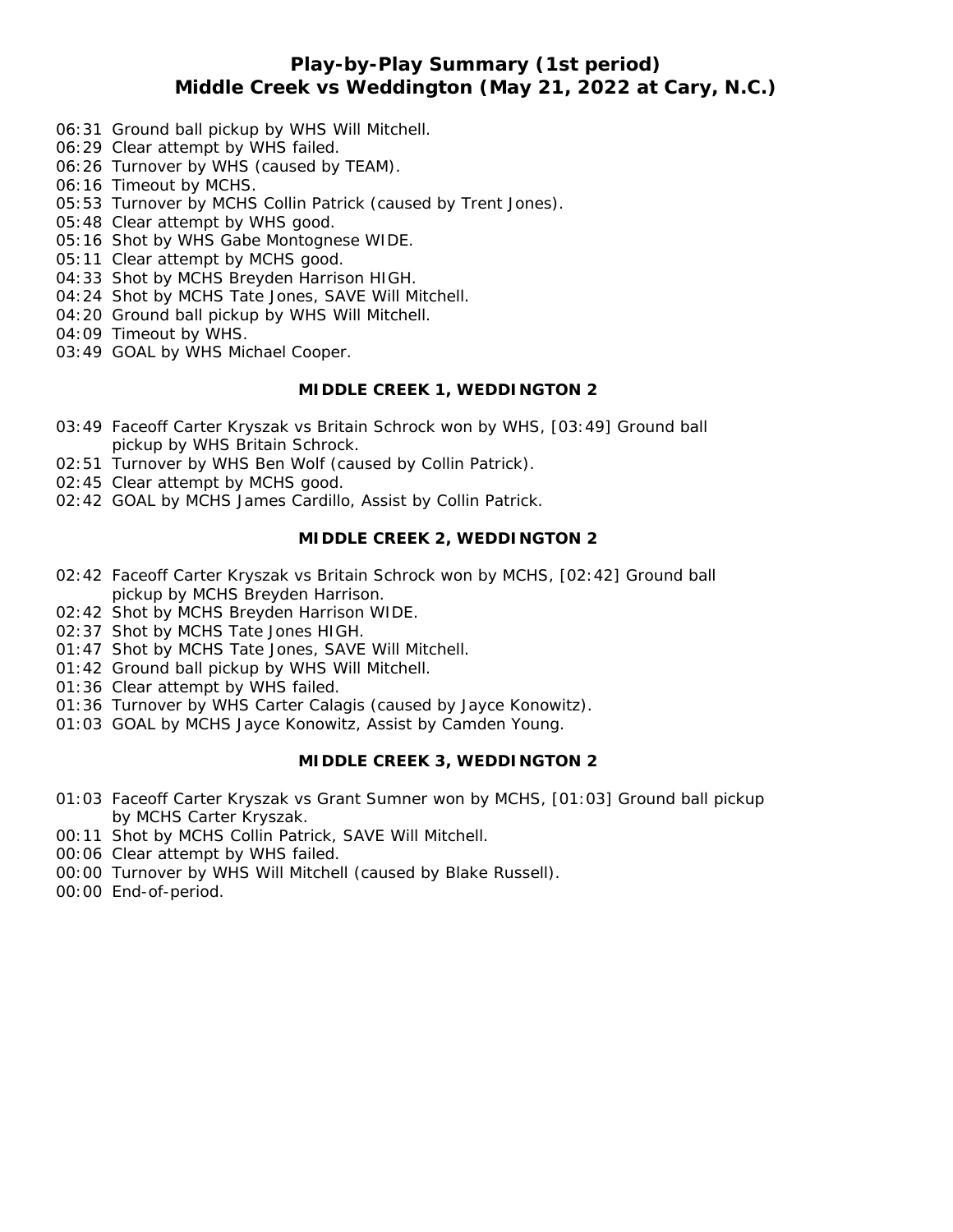# **Play-by-Play Summary (2nd period) Middle Creek vs Weddington (May 21, 2022 at Cary, N.C.)**

- 12:00 Start of 2nd period [12:00].
- 12:00 Faceoff Carter Kryszak vs Britain Schrock won by WHS, [12:00] Ground ball pickup by WHS Britain Schrock.
- 11:18 Ground ball pickup by WHS Dane Johnson.
- 11:02 Turnover by WHS Dane Johnson.
- 10:51 Clear attempt by MCHS good.
- 09:51 Shot by MCHS Tate Jones HIGH.
- 09:50 Penalty on WHS Gabe Montognese (SLASHING/1:00) Extra-man opportunity.
- 09:23 Shot by MCHS Tate Jones HIGH.
- 08:57 GOAL by MCHS Breyden Harrison, Assist by Collin Patrick.

## **MIDDLE CREEK 4, WEDDINGTON 2**

- 08:57 Faceoff Carter Kryszak vs Britain Schrock won by WHS (on faceoff violation).
- 08:24 Shot by MCHS James Cardillo HIT POST.
- 08:19 Ground ball pickup by WHS Reggie Bartels.
- 08:16 Clear attempt by WHS good.
- 08:12 Shot by WHS Ryan Kazella, SAVE Dylan Axman.
- 08:06 Ground ball pickup by MCHS Collin Patrick.
- 08:03 Clear attempt by MCHS good.
- 07:24 Shot by MCHS Breyden Harrison, SAVE Will Mitchell.
- 07:20 Ground ball pickup by WHS Charlie Smith.
- 07:14 Clear attempt by WHS failed.
- 07:14 Turnover by WHS Charlie Smith (caused by Collin Patrick).
- 07:11 Shot by MCHS Breyden Harrison WIDE.
- 07:04 Shot by MCHS Tate Jones WIDE.
- 06:37 GOAL by MCHS Breyden Harrison, Assist by Collin Patrick.

#### **MIDDLE CREEK 5, WEDDINGTON 2**

- 06:37 Faceoff Carter Kryszak vs Britain Schrock won by WHS (on faceoff violation).
- 05:35 Shot by WHS Michael Cooper WIDE.
- 05:02 Shot by WHS Michael Cooper, SAVE Dylan Axman.
- 04:56 Clear attempt by MCHS good.
- 04:52 Shot by MCHS Tate Jones, SAVE Will Mitchell.
- 04:47 Ground ball pickup by WHS Will Mitchell.
- 04:44 Clear attempt by WHS good.
- 04:37 Shot by WHS Dane Johnson BLOCKED.
- 04:32 Clear attempt by MCHS failed.
- 04:28 Turnover by MCHS Landon Greenberg (caused by Gabe Montognese).
- 03:55 GOAL by WHS Gabe Montognese, Assist by Michael Cooper.

### **MIDDLE CREEK 5, WEDDINGTON 3**

- 03:55 Faceoff Carter Kryszak vs Britain Schrock won by WHS, [03:55] Ground ball pickup by WHS Britain Schrock.
- 03:46 Timeout by WHS.
- 03:15 Turnover by WHS Michael Cooper (caused by Breyden Harrison).
- 03:09 Ground ball pickup by MCHS Breyden Harrison.
- 03:06 Clear attempt by MCHS good.
- 02:58 Turnover by MCHS Breyden Harrison (caused by Charlie Smith).
- 02:53 Ground ball pickup by WHS Charlie Smith.
- 02:49 Clear attempt by WHS good.
- 02:28 Ground ball pickup by WHS Gabe Montognese.
- 02:13 Turnover by WHS Gabe Montognese (caused by Blake Russell).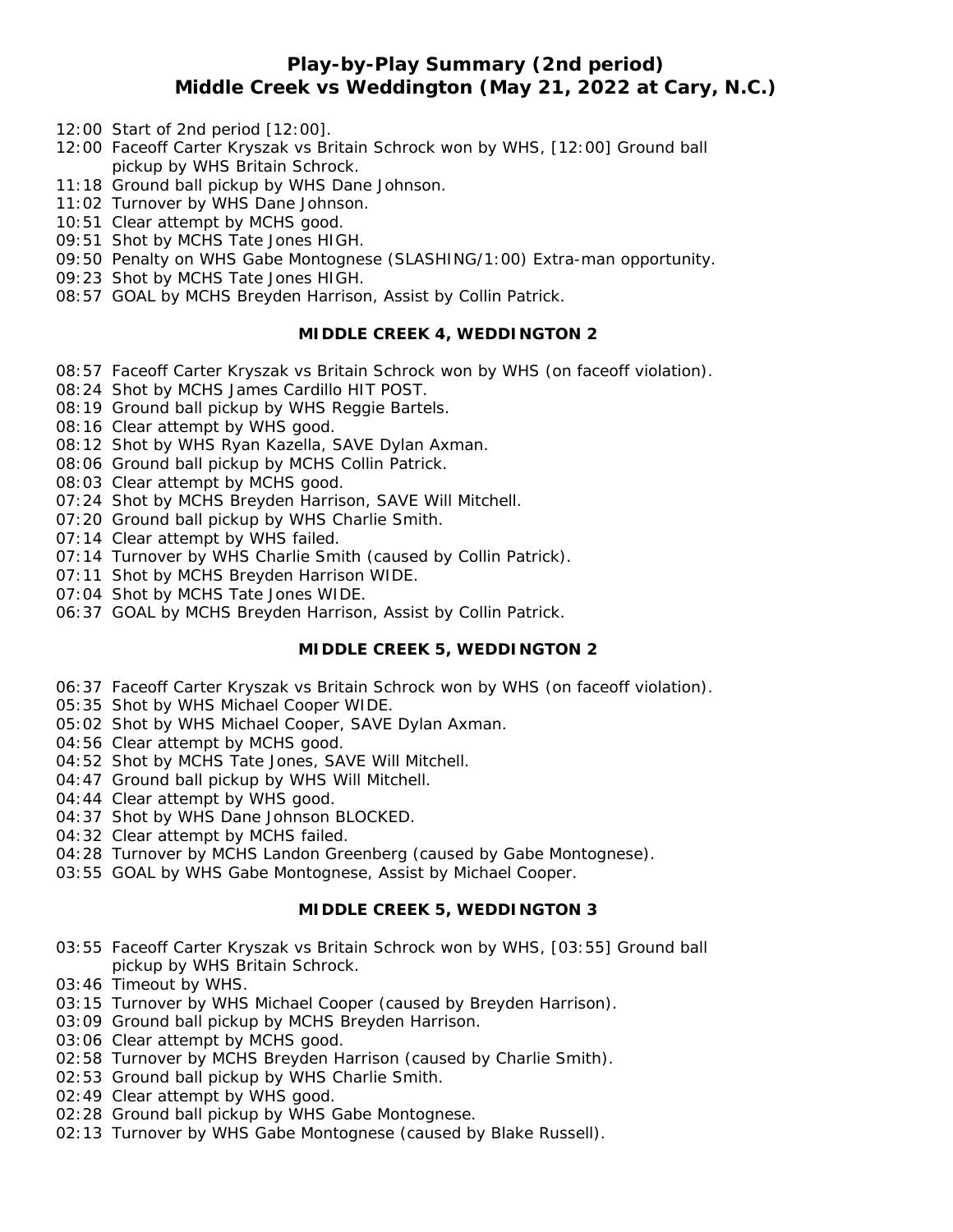# **Play-by-Play Summary (2nd period) Middle Creek vs Weddington (May 21, 2022 at Cary, N.C.)**

- 02:03 Ground ball pickup by MCHS Blake Russell.
- 02:00 Clear attempt by MCHS good.
- 01:59 GOAL by MCHS Collin Patrick.

## **MIDDLE CREEK 6, WEDDINGTON 3**

- 01:59 Faceoff Carter Kryszak vs Britain Schrock won by MCHS, [01:59] Ground ball pickup by MCHS Sebastian Portuondo.
- 01:48 Timeout by MCHS.
- 00:26 Turnover by MCHS James Cardillo.
- 00:26 Clear attempt by WHS good.
- 00:06 Shot by WHS Ben Wolf WIDE.
- 00:03 Shot by WHS Ryan Kazella, SAVE Dylan Axman.
- 00:00 End-of-period.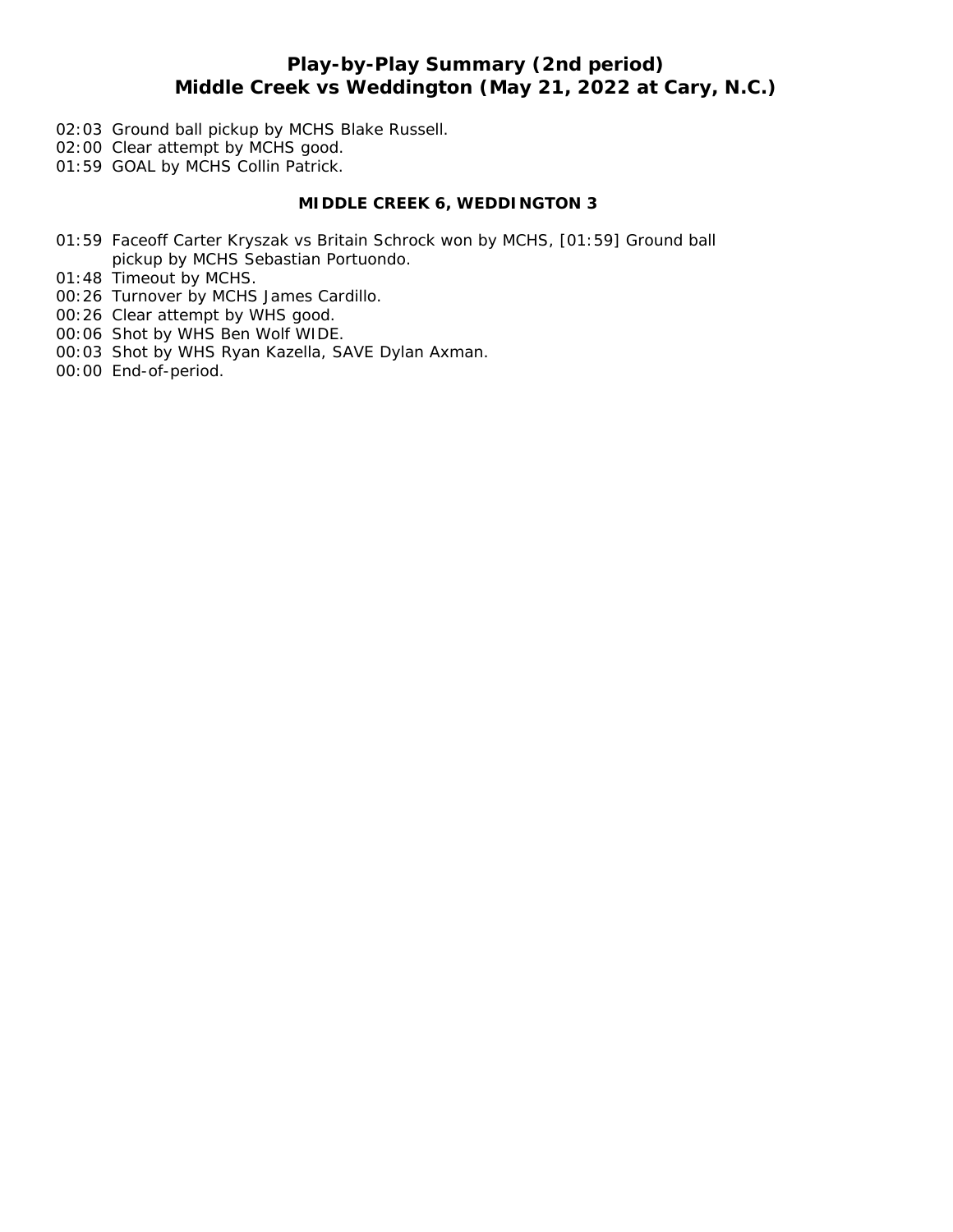# **Play-by-Play Summary (3rd period) Middle Creek vs Weddington (May 21, 2022 at Cary, N.C.)**

- 12:00 Start of 3rd period [12:00].
- 12:00 Faceoff Carter Kryszak vs Britain Schrock won by MCHS, [12:00] Ground ball pickup by MCHS Carter Kryszak.
- 11:19 Shot by MCHS Landon Greenberg WIDE.
- 11:00 Shot by MCHS Breyden Harrison HIT POST.
- 10:56 Ground ball pickup by MCHS Jayce Konowitz.
- 10:45 Shot by MCHS Landon Greenberg WIDE.
- 10:27 Shot by MCHS Tate Jones HIT POST.
- 10:21 Ground ball pickup by MCHS Breyden Harrison.
- 10:05 Shot by MCHS Jayce Konowitz, SAVE Will Mitchell.
- 09:58 Ground ball pickup by WHS Will Mitchell.
- 09:56 Clear attempt by WHS good.
- 08:59 Shot by WHS Michael Cooper, SAVE Dylan Axman.
- 08:55 Clear attempt by MCHS good.
- 08:56 GOAL by MCHS Breyden Harrison, Assist by Collin Patrick.

## **MIDDLE CREEK 7, WEDDINGTON 3**

- 08:47 Faceoff Carter Kryszak vs Grant Sumner won by WHS, [08:47] Ground ball pickup by WHS Grant Sumner.
- 08:35 Ground ball pickup by WHS Jake Sciortino.
- 08:31 Ground ball pickup by WHS Grant Sumner.
- 08:24 Turnover by MCHS Blake Russell (caused by Anthony Long).
- 08:20 Ground ball pickup by MCHS Joshua High.
- 07:58 Turnover by MCHS.
- 07:52 Clear attempt by WHS good.
- 07:29 Turnover by WHS Ryan Kazella (caused by Grant Garey).
- 07:24 Ground ball pickup by MCHS Grant Garey.
- 07:22 Clear attempt by MCHS good.
- 07:02 Turnover by MCHS Tate Jones (caused by Charlie Smith).
- 06:54 Ground ball pickup by WHS Jack Nuckols.
- 06:52 Clear attempt by WHS good.
- 06:28 GOAL by WHS Ryan Kazella, Assist by Dane Johnson.

## **MIDDLE CREEK 7, WEDDINGTON 4**

- 06:28 Faceoff Carter Kryszak vs Grant Sumner won by WHS, [06:28] Ground ball pickup by WHS Nathan Miller.
- 05:27 Shot by WHS Ryan Kazella BLOCKED.
- 05:21 Ground ball pickup by MCHS Joshua High.
- 05:18 Clear attempt by MCHS good.
- 04:17 Ground ball pickup by MCHS Collin Patrick.
- 04:14 Shot by MCHS Collin Patrick WIDE.
- 04:05 Shot by MCHS Tate Jones, SAVE Will Mitchell.
- 03:46 Ground ball pickup by WHS Ben Wolf.
- 03:42 Clear attempt by WHS good.
- 03:39 Turnover by WHS Ben Wolf (caused by Collin Patrick).
- 03:30 Clear attempt by MCHS failed.
- 03:26 Turnover by MCHS.
- 03:22 Turnover by WHS Ben Wolf (caused by Sebastian Portuondo).
- 03:14 Ground ball pickup by MCHS Grant Garey.
- 03:07 Clear attempt by MCHS good.
- 02:30 GOAL by MCHS Jayce Konowitz.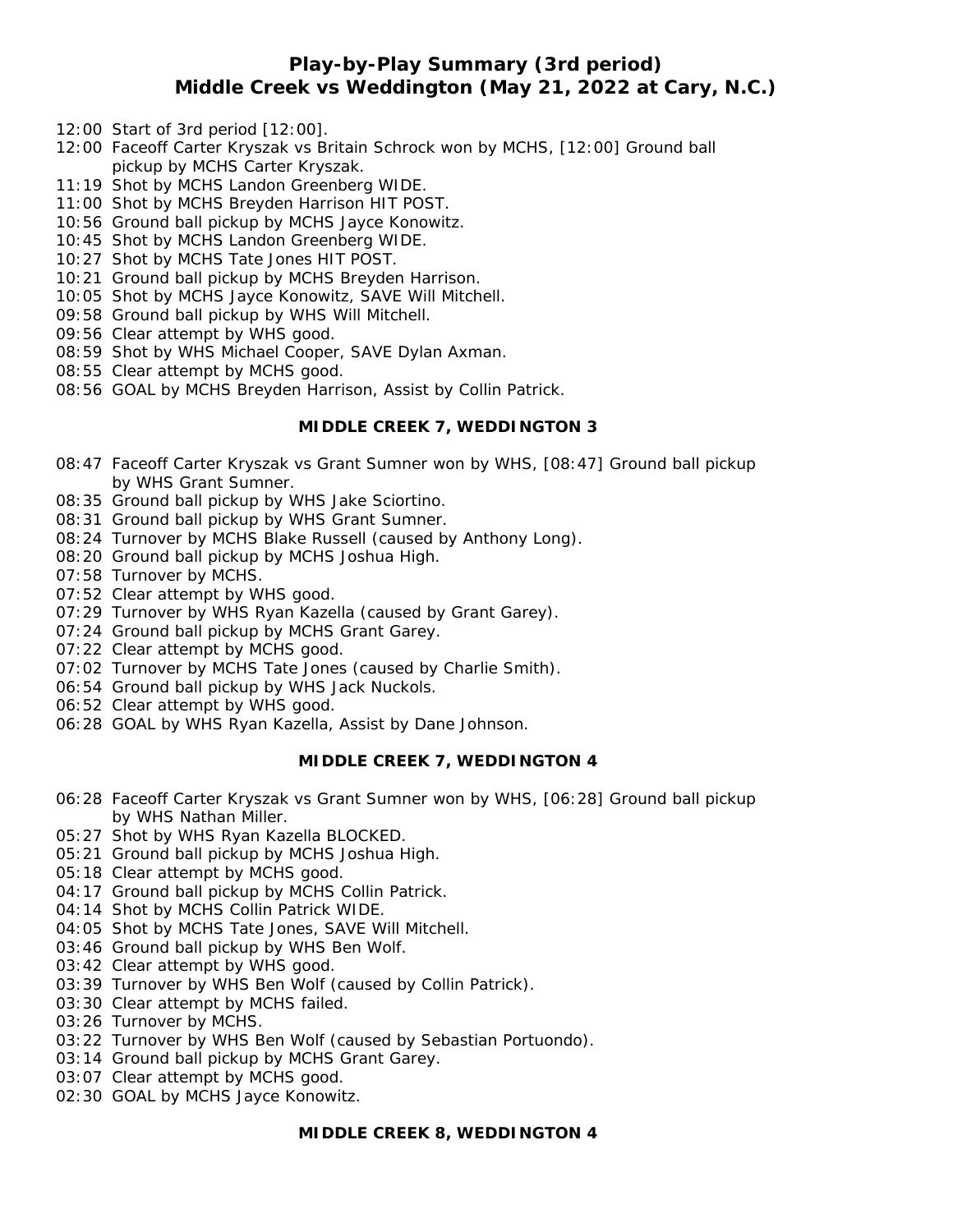# **Play-by-Play Summary (3rd period) Middle Creek vs Weddington (May 21, 2022 at Cary, N.C.)**

- 02:30 Penalty on WHS Charlie Smith (CROSS-CHECK/1:00) Extra-man opportunity.
- 02:28 Faceoff Carter Kryszak vs Dane Johnson won by MCHS, [02:28] Ground ball pickup by MCHS Carter Kryszak.
- 01:54 Shot by MCHS Tate Jones BLOCKED.
- 01:42 Shot by MCHS Landon Greenberg HIT POST.
- 01:33 Ground ball pickup by MCHS Grant Garey.
- 01:05 Turnover by MCHS Tate Jones.
- 01:04 Clear attempt by WHS good.
- 00:37 Turnover by WHS.
- 00:27 Shot by MCHS Breyden Harrison HIGH.
- 00:00 End-of-period.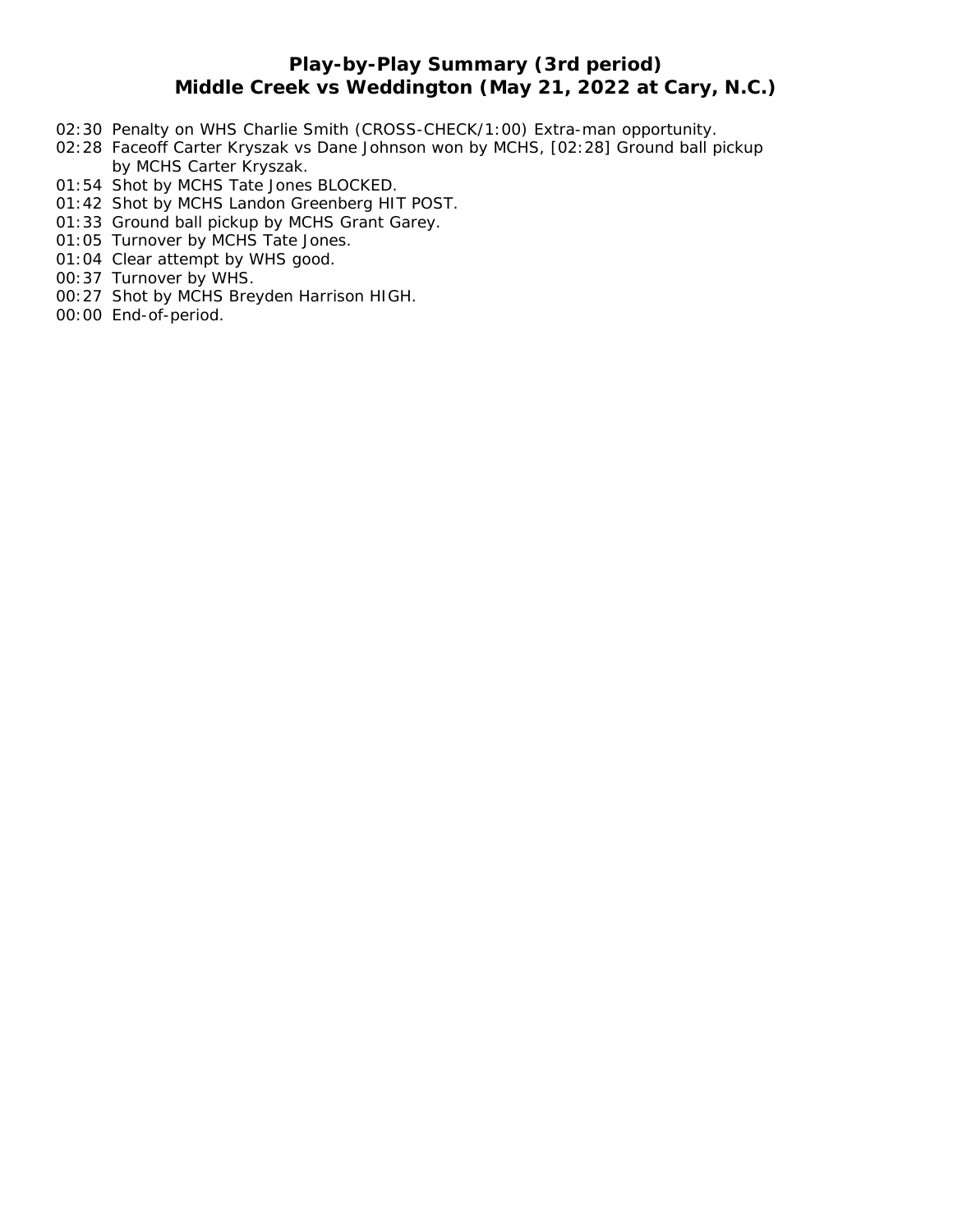# **Play-by-Play Summary (4th period) Middle Creek vs Weddington (May 21, 2022 at Cary, N.C.)**

- 12:00 Start of 4th period [12:00].
- 12:00 Faceoff Carter Kryszak vs Grant Sumner won by MCHS, [12:00] Ground ball pickup by MCHS Carter Kryszak.
- 11:43 Ground ball pickup by MCHS Collin Patrick.
- 11:10 Shot by MCHS James Cardillo, SAVE Will Mitchell.
- 11:04 Ground ball pickup by WHS Will Mitchell.
- 10:57 Clear attempt by WHS good.
- 10:49 Shot by WHS Jake Sciortino WIDE.
- 09:59 GOAL by WHS Dane Johnson, Assist by Gabe Montognese.

### **MIDDLE CREEK 8, WEDDINGTON 5**

- 09:59 Faceoff Carter Kryszak vs Grant Sumner won by WHS, [09:59] Ground ball pickup by WHS Reggie Bartels.
- 09:46 Shot by WHS Reid Cooper, SAVE Dylan Axman.
- 09:41 Ground ball pickup by MCHS Collin Patrick.
- 09:36 Clear attempt by MCHS good.
- 09:32 Turnover by MCHS Joshua High (caused by Charlie Smith).
- 09:29 Ground ball pickup by WHS Charlie Smith.
- 09:24 Clear attempt by WHS good.
- 09:21 Shot by WHS Dane Johnson HIGH.
- 08:59 Shot by MCHS James Cardillo WIDE.
- 08:39 Shot by WHS Nathan Miller HIT POST.
- 08:33 Ground ball pickup by MCHS Dylan Axman.
- 08:22 Clear attempt by MCHS failed.
- 08:16 Turnover by MCHS Dylan Axman.
- 08:07 Clear attempt by WHS good.
- 08:01 Shot by WHS Gabe Montognese WIDE.
- 08:01 Penalty on MCHS Kieran Murray (OFFSIDE/0:30) Extra-man opportunity.
- 07:40 Shot by WHS Michael Cooper, SAVE Dylan Axman.
- 07:35 Ground ball pickup by MCHS Dylan Axman.
- 07:33 Clear attempt by MCHS good.
- 07:12 Shot by MCHS Collin Patrick HIGH.
- 06:37 Shot by MCHS Tate Jones, SAVE Will Mitchell.
- 06:32 Ground ball pickup by MCHS Collin Patrick.
- 06:22 Turnover by MCHS Collin Patrick.
- 06:14 Clear attempt by WHS good.
- 05:42 Ground ball pickup by WHS Ben Wolf.
- 05:32 Turnover by WHS Michael Cooper.
- 05:41 Penalty on MCHS James Cardillo (OFFSIDE/0:30) Extra-man opportunity.
- 05:31 Shot by WHS Gabe Montognese, SAVE Dylan Axman.
- 05:02 Shot by WHS Gabe Montognese, SAVE Dylan Axman.
- 04:55 Clear attempt by MCHS failed.
- 04:50 Turnover by MCHS Dylan Axman (caused by Gabe Montognese).
- 04:55 GOAL by WHS Ryan Kazella, Assist by Gabe Montognese.

## **MIDDLE CREEK 8, WEDDINGTON 6**

- 04:55 Faceoff Carter Kryszak vs Britain Schrock won by WHS, [04:55] Ground ball pickup by WHS Britain Schrock.
- 04:25 Shot by WHS Dane Johnson WIDE.
- 04:18 Shot by WHS Reid Cooper, SAVE Dylan Axman.
- 04:14 Ground ball pickup by WHS Dane Johnson.
- 04:02 Ground ball pickup by WHS Ryan Kazella.
- 03:57 Timeout by WHS.